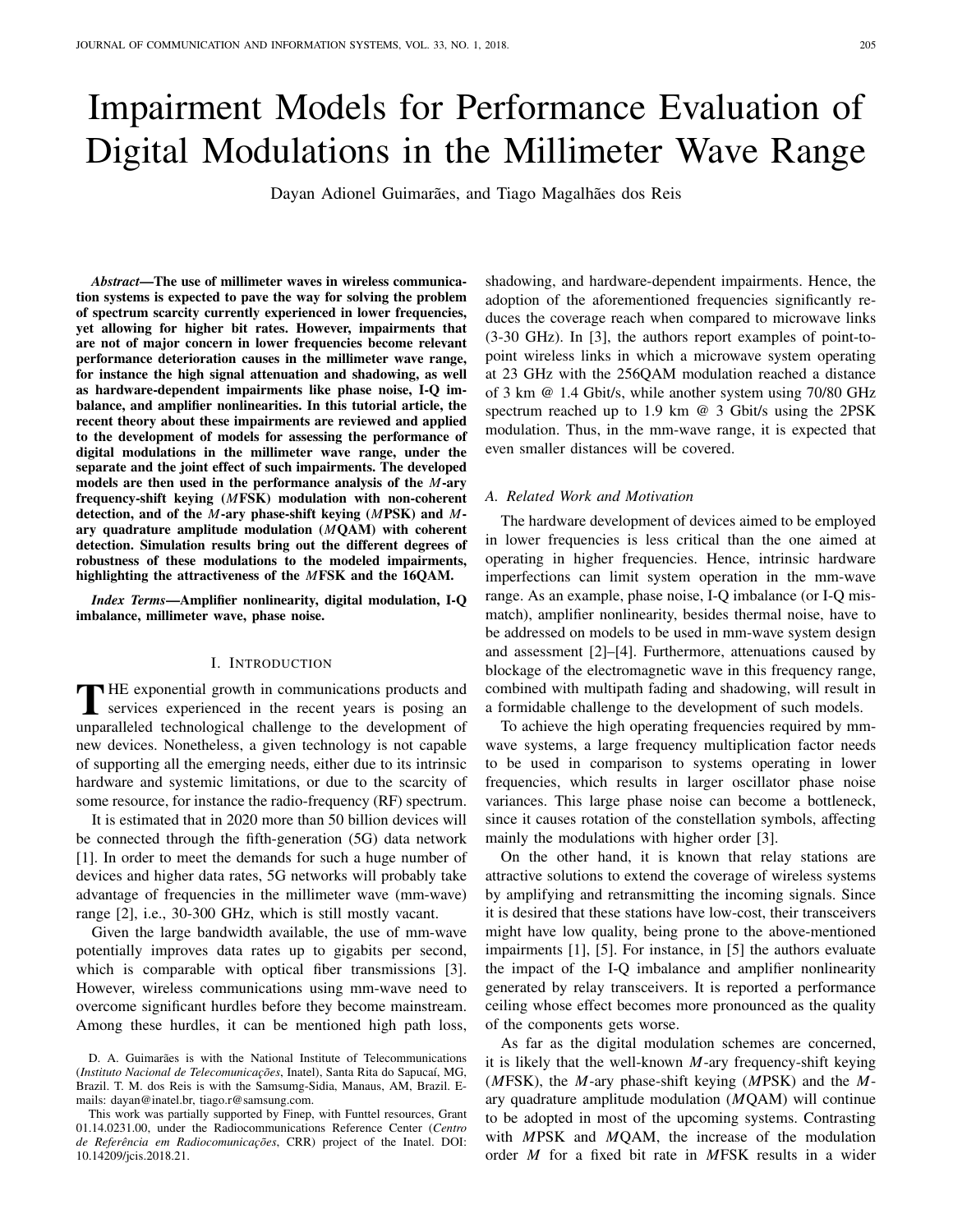bandwidth [6, pp. 432, 471]. Thus, the *M*FSK modulation is not a good choice to be used in frequency ranges that are already crowded. The application of the *M*FSK is nowadays restricted to narrowband systems, and to a few high capacity digital radio links. On the other hand, the use of the *M*FSK in the mm-wave range may be feasible due to the large amount of available spectrum.

Despite its low spectral efficiency, the *M*FSK modulation has a power efficiency that increases with *M*, that is, the bit error rate (BER) decreases as *M* is increased, which is also opposite to what happens with *M*PSK and *M*QAM [6, p. 468]. Moreover, non-coherently detected *M*FSK has a reduced receiver complexity in comparison with coherent detection at a small performance penalty in terms of BER [6, p. 542], which makes it an attractive solution for low-cost devices in applications such as dense wireless sensor networks (WSNs) and the Internet of things (IoT). The performance gap between a coherently detected and a non-coherently detected *M*FSK signal may be even smaller if the inherent imperfection of the carrier recovery process for coherent detection [6, Sec. 6.8] is taken into account.

The *M*FSK modulation is also attractive for nonlinear amplification, since the modulated signal has an envelope that is almost constant after filtering [6, p. 508], allowing the use of high efficient amplifiers operating in the nonlinear region. Furthermore, this modulation is attractive for the implementation of direct conversion (zero-IF) receivers due to its robustness against DC-offset [7].

Recent research also consider the *M*FSK modulation as an interesting solution for millimeter wave communication systems, thanks to its claimed robustness against hardware and channel impairments [2], [8]. Particularly in [2], a simple hardware and channel impairment model is used to assess the performances of the modulations *M*FSK, *M*PSK and *M*QAM. Based on simulation results, a high emphasis is given to the robustness of the *M*FSK, with a large advantage over the other ones. However, this large advantage has come due to oversizing some impairments beyond the values that can be achieved with modern hardware architectures.

Thus, in light of the hardware and channel impairments that potentially will be faced by the wireless communication systems operating in high frequencies, especially in the millimeter wave range, it is of paramount importance to acquire the knowledge sufficient to understand, model and emulate such impairments, as well as the channel-related ones, aiming at giving adequate support to the research, design and assessment of digital communication systems. The present tutorial is an attempt to help the reader to acquire such a knowledge.

### *B. Contributions and Organization of the Article*

In this tutorial, which expands [9], a survey on the background and models related to the most influential hardware and channel impairments that degrade the performance of wireless communications systems in high frequencies is presented. This survey aggregates pieces of information on the subject, which are typically fragmented or hidden throughout the specialized literature. This background is applied to the development of models aimed at analyzing the performance of digital modulations operating in the millimeter wave range. The analysis is made under the effect of each impairment separately, and also in the more practical-appealing situation in which the joint effect of the impairments is considered. The developed models are carefully tuned in terms of practical parameter values that match the actual hardware technology stage. They are then applied to the performance analysis of the *M*FSK modulation with non-coherent detection, and to the *M*PSK and *M*QAM modulations with coherent detection, for  $M = 4$ , 16 and 64.

Besides the didactic appeal of the material presented herein, which goes far beyond [9], several results and conclusions, reproduced from [9] as well as new ones, bring out the different degrees of robustness of the above modulations to the modeled impairments. Among other important conclusions, these results highlight that the *M*FSK is not always the unique robust solution, a conclusion that contrasts with recent claims in the literature. In some cases, the 16QAM modulation is attractive as well.

The remainder of this article is organized as follows. Section II provides a characterization of each hardware imperfection and its modeling, also taking into account the channel and thermal noise effects. The individual models are combined in Section III, yielding a single model that accounts for the joint influence of the impairments. Section IV discusses the effect of the I-Q mismatch and the amplifier nonlinearities when modeled together or separately. Numerical results and discussions comparing the performances of the aforementioned modulations techniques are presented in Section V. The conclusions and opportunities for further investigations are drawn in Section VI.

### II. BACKGROUND AND MODELING OF EACH IMPAIRMENT

Phase noise, I-Q imbalance, amplifier nonlinearity, and thermal noise are typical impairments generated by communication transceivers. In this section, the theoretical basis about each of these impairments is established, followed by the corresponding discrete-time model whose construction was grounded on such basis.

Figure 1 shows a simplified block diagram of a digital communication system, highlighting where three main hardware impairments are generated. The total phase noise depends on the quality of oscillators and frequency multipliers. I-Q imbalance is produced by differences between the gains in the in-phase and quadrature branches of the transceivers, as well as non-perfectly orthogonal carriers. Nonlinearity is caused by the amplifiers operating at nonlinear region. Besides these impairments, extra ones may occur and degrade the communication quality. For example, digital-to-analog (DAC) and analog-to-digital (ADC) converters insert intrinsic errors, time decision deviations as result of oscillator instability increases the symbol error rate. Moreover, in wireless communications the channel acts as a huge degradation source, especially at high frequencies.

### *A. Phase Noise*

Oscillators play an important role in communications systems. They are responsible for generating synchronization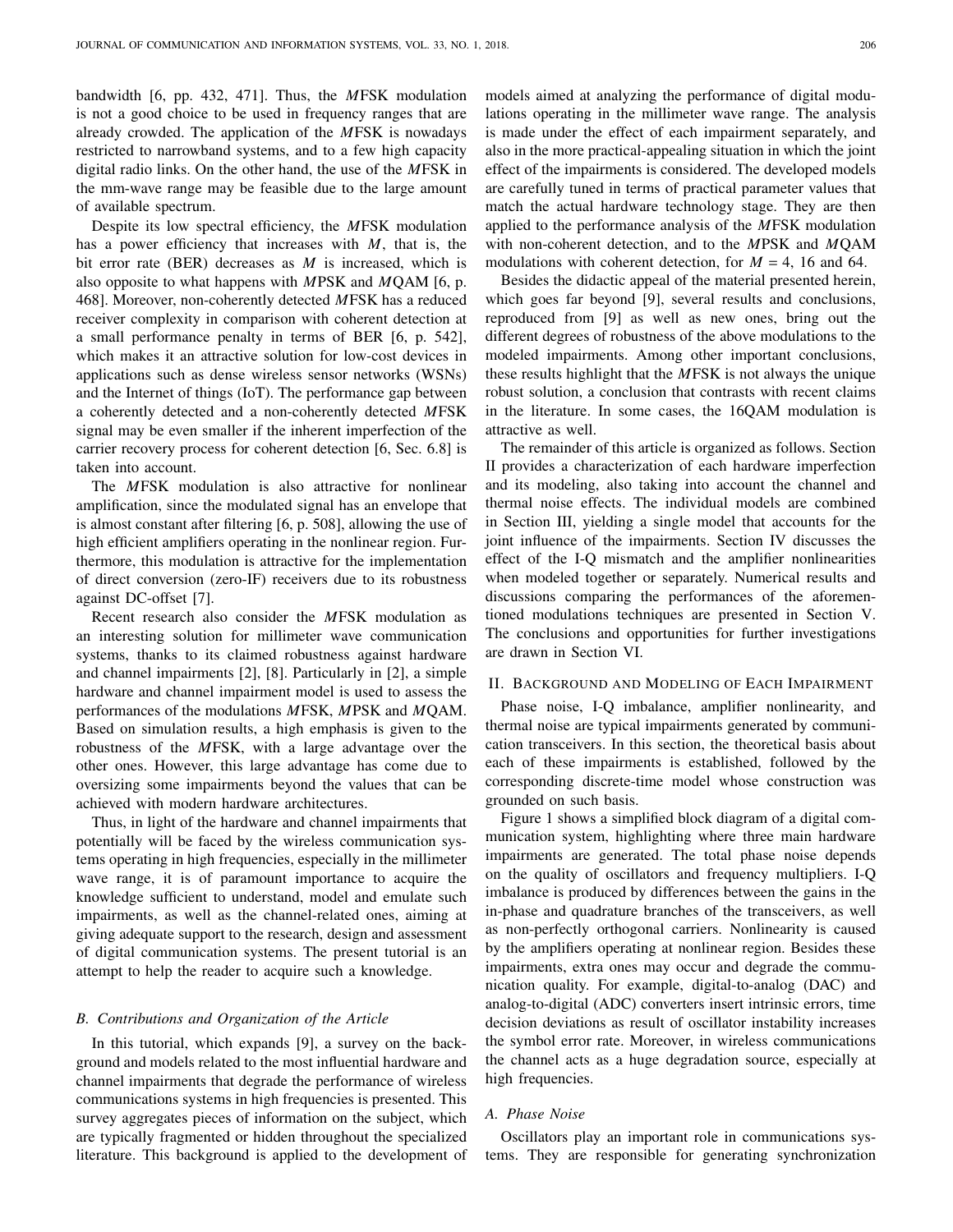

Fig. 1. Basic digital communication system example, highlighting three of the transceiver hardware impairment sources.

signals as well as up- and down-conversion carrier frequencies. In the case of carrier frequency generation, it is expected that the signal does not exhibit any fluctuation in amplitude or phase. In the frequency domain, it means that the signal should be a perfect Dirac delta function. However, in practice, due to hardware imperfection and the inherent thermal noise, the generated signal  $V(t)$  always has amplitude and phase distortions that can be represented by [10]

$$
V(t) = [1 + \xi(t)] \cos [2\pi f_c t + \vartheta(t)], \qquad (1)
$$

where  $f_c$  is the carrier frequency,  $\vartheta(t)$  models the phase fluctuations that produce the phase noise, and  $\xi(t)$  models the amplitude fluctuations that are typically neglected in practice by using amplitude limiting mechanisms such as automatic gain control [10], [11].

As illustrated in Figure 2, the phase noise causes frequency deviations neighboring the center frequency. As the phase noise becomes higher, the side-lobes become wider and the peak amplitude at the center frequency reduces.



Fig. 2. Ideal and real carrier spectrum under different phase noise intensities.

In terms of modeling, let us assume that the phase noise intensity remains constant during a symbol interval *T*, which means that it can be considered a slow random process with respect to the symbol rate. In this case, the *n*-th sample at the receiver detector output,  $r_{pn}[n] \in \mathbb{C}$ , under both phase noise and thermal noise influence, can be represented in the form

$$
r_{\rm pn}[n] = s[n]e^{j\phi[n]} + v[n],\tag{2}
$$

where  $s[n] \in \mathbb{C}$  represents the received symbol,  $\phi[n] \in \mathbb{R}$  is the phase noise sample, and  $v[n] \sim \mathbb{C} \mathcal{N}(0, N_0/2)$  is the additive white Gaussian noise (AWGN) sample, with  $N_0$  being the AWGN power spectral density (PSD). It is assumed that the AWGN is caused by thermal effect, so hereafter it is referred to as thermal noise [6, p. 79].

Figure 3 shows an ideal 16QAM constellation without thermal noise effect (left), and corrupted by phase noise (right). It can be seen that the phase noise effect is a random rotation of the symbol positions with respect to the center of the constellation. This rotation becomes more evident in symbols of higher energies. To plot this figure, it was considered a phase noise variance  $\sigma_{ph}^2 = 39 \times 10^{-5}$  rad<sup>2</sup>, yielding an error<br>vector magnitude (EVM) of 12.3%. The EVM to which a vector magnitude (EVM) of <sup>12</sup>.3%. The EVM, to which a more formal treatment is devised in Section IV, is a measure of the dispersion of the generated constellation points with respect to their ideal positions. As a reference, the maximum allowable EVM for the LTE (Long Term Evolution) standard in the downlink is <sup>12</sup>.5%, according to the 3GPP (Third-Generation Partnership Program) [12, Sec. 14.3.4].



Fig. 3. Ideal 16QAM constellation (left) and corrupted by phase noise (right).

A well-known model for the phase noise consists in representing it as a Wiener process or a Brownian motion process [13]–[15], resulting in a phase noise PSD  $S_{\phi}(f)$  whose intensity falls off as  $1/f^2$ , or  $-20$  dB/dec. However, the phase noise<br>PSD can exhibit other decay shapes, as illustrated in Figure 4. PSD can exhibit other decay shapes, as illustrated in Figure 4. In this figure, three main shapes are shown in different spectral regions [10], [11]: the one with  $-20$  dB/dec  $(1/f^2)$ , and<br>other two with  $-30$  dB/dec  $(1/f^3)$  and 0 dB/dec  $(1/f^0)$ other two with  $-30$  dB/dec  $(1/f^3)$  and 0 dB/dec  $(1/f^0)$ .<br>Systems with lower bandwidth i.e. high symbol interval will Systems with lower bandwidth, i.e. high symbol interval, will be more prone to the  $1/f^3$  and  $1/f^2$  phase noises. In the case of systems operating with higher bandwidths, as will probably happen in the mm-wave range, the  $1/f<sup>0</sup>$  phase noise<br>component becomes relevant as well. As an example, the component becomes relevant as well. As an example, the authors in [16] assume the phase noise floor  $(1/f^0)$  as the main limiting factor main limiting factor.

From above, the total phase noise that must be taken into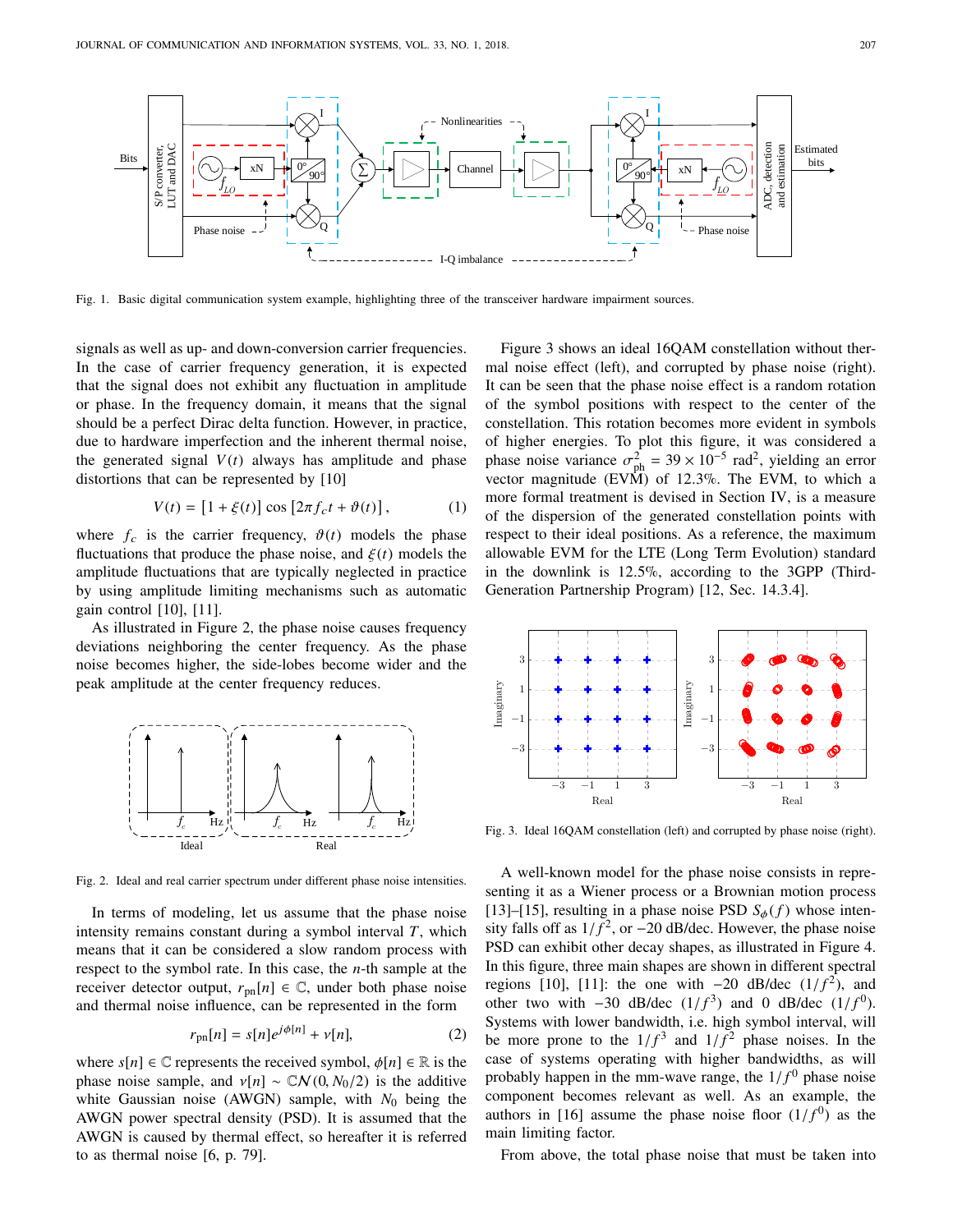

Fig. 4. Different phase noise PSDs in log-log scale.

account in (2) can be computed as

$$
\phi[n] = \phi_0[n] + \phi_2[n] + \phi_3[n],\tag{3}
$$

where the subscripts are associated to the slopes in Figure 4. In terms of simulations,  $\phi[n]$  can be generated by filtering white Gaussian noise samples via low-pass filters whose transfer function in the Z-transform domain is [17]

$$
H_{\alpha}(z) = \frac{1}{(1 - z^{-1})^{\alpha/2}},\tag{4}
$$

where  $\alpha$  is the phase noise index (0, 2 or 3) and  $w_{\alpha}[n]$  is a discrete-time white Gaussian noise  $N(0, \sigma_{\text{ph}\alpha}^2)$ . The block<br>diagram of the resulting filter bank is illustrated in Figure 5. diagram of the resulting filter bank is illustrated in Figure 5. The variances  $\sigma_{\text{ph}}^2$  are given in Table I, where *T* is the sample interval (which is equal to the symbol interval) and sample interval (which is equal to the symbol interval), and the constant  $K_{\alpha}$  controls the magnitude of the PSD in each



Fig. 5. Phase noise generator block diagram [10].

TABLE I VARIANCES OF THE INPUT NOISES DEPICTED IN FIGURE 5 [10]

| Phase noise type | <b>PSD</b> | Input variance                       |
|------------------|------------|--------------------------------------|
| $\phi_0 n $      | $K_0$      | $\sigma_{\text{ph0}}^2 = K_0 T$      |
| $\phi_2[n]$      | $K_2/f^2$  | $\sigma_{\text{ph2}}^2 = 4K_2T\pi^2$ |
| $\phi_3[n]$      | $K_3/f^3$  | $\sigma_{\rm ph3}^2 = 8K_3T^2\pi^3$  |

### *B. I-Q Imbalance*

Mobile systems have a severe physical space constraint and, hence, the radio-frequency stage has to be carefully designed. Applied along the years, superheterodyne receivers have high sensibility and selectivity, although employing more components when compared with direct conversion receivers (also called Zero-IF receivers) [18]. Zero-IF receivers down-convert radio-frequency directly to baseband. Figure 6 illustrates these two receiver structures.

 $log_{10}(f)$  of employing a smaller amount of components, is image fre-The main advantage of Zero-IF receivers, besides the fact quency cancellation through I-Q demodulation [18]. However, Zero-IF receivers are prone to I-Q imbalance, to DC offset due to self-mixing, to power leakage in full-duplex transceivers, and to flicker noise of shape  $1/f$  [4].



Fig. 6. Superheterodyne receiver (a), and Zero-IF receiver (b).

In practice, a real I-Q modulator does not produce a perfect orthogonality between in phase and quadrature components. The imbalance can be modeled as amplitude and phase errors in a symmetrical or asymmetrical manner. The former splits the error by half and applies to both components (I and Q). The latter assumes in phase as a perfect component and applies the error only in the quadrature part. According to [4], the asymmetrical form can be expressed by  $V_I(t) = \cos(2\pi f_c t)$  and  $V_O(t) = \rho \sin(2\pi f_c t + \theta)$ , where  $\rho$  and  $\theta$  model amplitude and phase errors, respectively. In ideal conditions,  $\rho = 1$  and  $\theta = 0$ . Therefore, considering a polar baseband signal representation [6, p. 148],  $s(t) = A(t)e^{j\psi(t)}$ , where  $A(t)$  denotes the amplitude modulation component and  $\psi(t)$  denotes the phase modulation component, the radio-frequency signal can be expressed as  $s_{RF}(t) = 2[\Re\{s(t)\}\cos(2\pi f_c t) - \Im\{s(t)\}\rho\sin(2\pi f_c t + \theta)].$ <br>Thus in terms of modeling, the *n* th semple at the detector

Thus, in terms of modeling, the *n*-th sample at the detector output under influence of I-Q imbalance is given by [4]

$$
r_{\rm iq}[n] = C_1 s[n] + C_2 s^*[n],\tag{5}
$$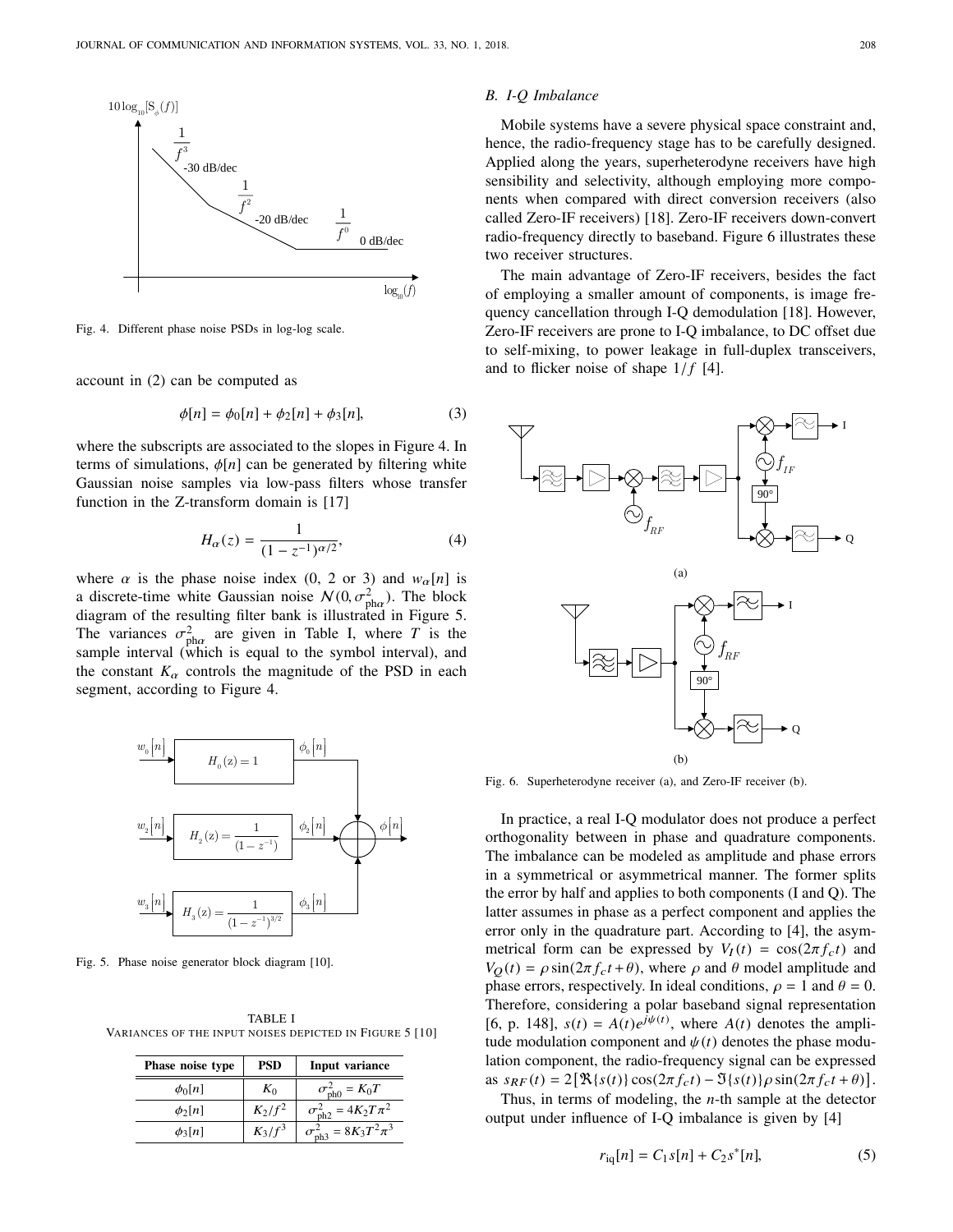where  $*$  denotes complex conjugate, and

$$
C_1 = \frac{1 + \rho e^{-j\theta}}{2}, \qquad C_2 = \frac{1 - \rho e^{j\theta}}{2}.
$$
 (6)

For the ideal case (no I-Q imbalance),  $C_1 = 1$  and  $C_2 = 0$ [19]. It is informative to mention that in [19] the authors consider symmetrical errors, but their analysis can be extended to asymmetrical errors as well. As one can notice in (5), the received signal consists of two parts: the desired one and an undesired complex-conjugated version of the desired one.

Figure 7 shows a 16QAM constellation distorted by I-Q imbalance. Using amplitude and phase imbalance factors  $\rho = 0.55$  dB and  $\theta = 5.5^{\circ}$ , respectively, yields an EVM of 12%. This imbalance causes a shift on the constellation points 12%. This imbalance causes a shift on the constellation points with respect to their ideal positions; this effect gets worse in symbols with higher energies. Notice that the corrupted constellation no more has a square shape.



Fig. 7. Influence of the I-Q imbalance on a 16QAM constellation [4].

### *C. Amplifier Nonlinearity*

In wireless communication systems, signal attenuation due to the free-space path loss at high frequencies occurs and amplifiers play an import role in order to compensate for such loss. Both fixed and variable-gain (as part of automatic gain control loops) amplifiers have this role.

A higher received signal power means, in general, a better communication quality in terms of BER. Two important parameters associated with the received signal power are the signal-to-noise ratio (SNR) and the ratio between the average received bit energy and the noise power spectral density, *<sup>E</sup>*b/*N*0, which are related through

$$
\frac{E_b}{N_0} = \frac{P_{\text{rx}}}{N_B} \frac{B}{R_b} = \text{SNR} \frac{B}{R_b},\tag{7}
$$

where  $P_{rx}$  is the average received signal power, in watts, *B* the system bandwidth, in Hertz,  $N_B$  is the noise power in this bandwidth, in Hertz, and  $R_b$  is the bit rate, in bits per second.

While setting the received signal within a desired level or dynamic range, the amplifiers also introduce noise, which ends up reducing the SNR and the *<sup>E</sup>*b/*N*0. Nonetheless, in terms of modeling, this SNR reduction can be easily captured by an increased thermal noise power.

High levels of the input signal may push the amplifier towards a nonlinear working region, producing signal clipping [4, Sec. 6.5.1], thereby causing spectral regrowth [6, p. 511]. The clipping effect is especially degrading in the case of modulations that carry information based on amplitude levels, since it will limit the maximum allowable amplitude. On the other hand, the operation in the linear region requires a reduction of the input signal level by means of an input back-off (IBO). However, this process is power inefficient, since the device will be constantly operating under a regime of high power dissipation. In battery-powered devices, this operation regime drastically reduces the battery lifetime. The linear operating region of an amplifier typically corresponds to an input signal level about <sup>1</sup>/<sup>3</sup> of the saturation amplitude.

The amplifier nonlinearity is mainly harmful in systems with non-constant envelope signals, for instance *M*QAM signals. Although *M*PSK signals have constant envelope, after filtering they will exhibit non-constant envelope [6]. According to [4], power amplifiers are the major sources of nonlinearities in a whole communication system.

In order to address the amplifier nonlinear effect, a polar baseband signal representation  $s(t) = A(t)e^{j\psi(t)}$ is assumed. After nonlinear amplification, the resultant signal can be expressed in the time domain as  $r_a(t) = G_A[A(t)]e^{j\{\psi(t)+G_{\psi}[A(t)]\}}$  [4, p. 188]. In the discretetime notation adopted herein, the amplified signal can be modeled as

$$
r_{\rm a}[n] = G_A(|s[n]|)e^{j\{\psi[n]+G_{\psi}(|s[n]|)\}},\tag{8}
$$

where  $G_A(\cdot)$  and  $G_{\psi}(\cdot)$  are the amplifier transfer functions in terms of AM-AM (amplitude modulation - amplitude modulation) conversion and AM-PM (amplitude modulation - phase modulation) conversion, respectively [4], and  $|s[n]|$  and  $\psi[n]$ are the magnitude and angle of *s*[*n*], respectively.

The AM-AM function describes the relationship between the amplitudes of the output and input signals. This relationship should ideally be represented by a straight line whose slope is associated to the amplifier gain.

A known model for a typical AM-AM transfer function [20, p. 440] adapted to the present discrete-time notation is

$$
G_A(|s[n]|) = \frac{g|s[n]|}{\left[1 + \left(\frac{g|s[n]|}{V_{\text{sat}}}\right)^{2p}\right]^{\frac{1}{2p}}},\tag{9}
$$

where  $g$  and  $p$  are, respectively, the dimensionless amplifier gain and the transfer function smoothness factor, and *V*sat the input saturation amplitude, in volts.

Figure 8 shows some  $AM$ -AM transfer functions of an amplifier with gain  $g = \sqrt{2}$ , for  $V_{\text{sat}} = 4$  volts (solid lines) and  $V_{\text{sat}} = 10$  volts (dashed lines), for some multiples of  $p = 0.81$ . A higher *p* makes the curve move towards the ideal one, for low amplitude signals, up to the saturation. Hence, a smaller *p* reduces the amplifier linear operation range.

The AM-PM transfer function describes how the signal phase will be distorted by the amplifier. It translates the input signal amplitude variations into variations in the output signal phase. Ideally, this function should be constant and as close as possible to zero in the whole amplifier operation range. Systems which carry information on phase deviations are especially prone to the AM-PM conversion effect. For solidstate amplifiers, this effect has a minor importance compared with the AM-AM conversion [21].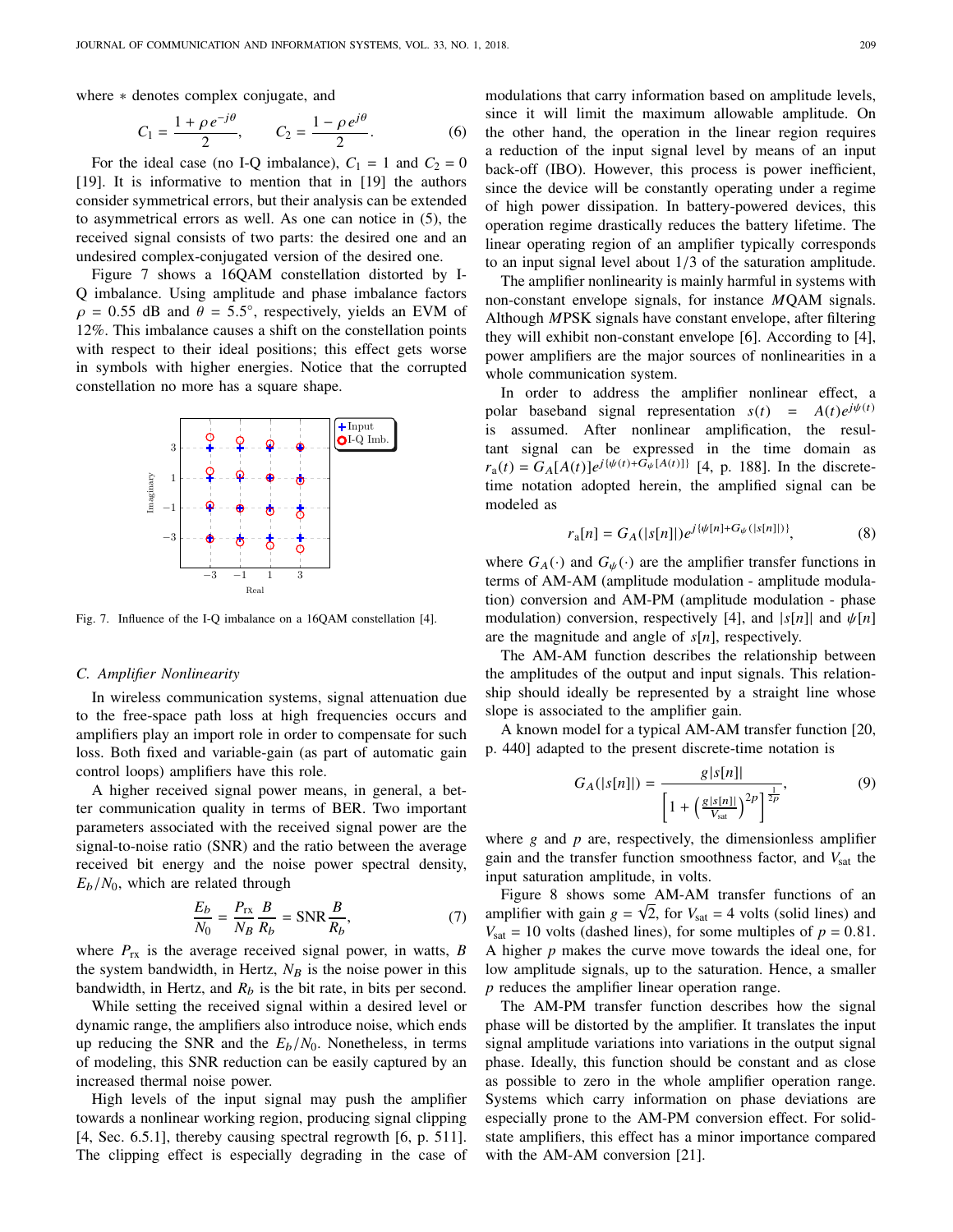

Fig. 8. AM-AM transfer functions of an amplifier with gain  $g = \sqrt{2}$ , for  $V_{\text{sat}} = 4$  (solid lines) and  $V_{\text{sat}} = 10$  (dashed lines), with  $p = 0.81$ .

A known model for a typical AM-PM transfer function [20, p. 440] adapted to the discrete-time notation is

$$
G_{\psi}(|s[n]|) = \frac{\delta |s[n]|^{q_1}}{1 + \left[\frac{|s[n]|}{\beta}\right]^{q_2}},\tag{10}
$$

where  $\delta$ ,  $q_1$ ,  $q_2$ , and  $\beta$  are curve fitting parameters empirically determined from measurements on a real amplifier [20] determined from measurements on a real amplifier [20].

Figure 9 depicts AM-PM transfer functions of an amplifier, for different values of  $\delta$  in (10), considering two transistor technologies at 60 GHz: CMOS (Complementary Metal-oxide Semiconductor) and GaAs (Gallium Arsenide). Typical parameters were adopted to plot this figure [20]: The CMOS technology (dashed lines) considers  $\delta = 2560$ ,  $\beta = 0.114$ ,  $q_1$  = 2.4, and  $q_2$  = 2.3; the GaAs technology (solid lines) considers  $\delta = -48000$ ,  $\beta = 0.123$ ,  $q_1 = 3.8$ , and  $q_2 = 3.7$ . It can be seen that larger values of  $\delta$  increase the phase shift of the output signal; the two technologies produce opposite shifts for a given  $\delta$ , with slightly smaller values in favor of the CMOS. Moreover, it can be observed in Figure 9 that the phase shift variations with the input signal amplitude become smaller beyond  $|s[n]| > 0.5$  volts; small values of  $\delta$  correspond to smaller variations.

Figure 10 illustrates what happens to a 16QAM constellation when going through an amplifier with GaAs technology due to the AM-AM and AM-PM conversion effects. The parameters expressed in (9) and  $(10)$  were set to values of practical significance [20]:  $g = \sqrt{2}$ ,  $V_{\text{sat}} = 6$  volts,  $p = 0.81$ ,<br> $\delta = -48000/6$ ,  $\beta = 0.123$ ,  $g_1 = 3.8$ , and  $g_2 = 3.7$ . The input  $\delta = -48000/6$ ,  $\beta = 0.123$ ,  $q_1 = 3.8$ , and  $q_2 = 3.7$ . The input constellation had its energy changed until the output EVM was about <sup>12</sup>.5% in order to meet the LTE specification [12, Sec. 14.3.4]. This EVM happened for an input constellation energy of about <sup>2</sup>.<sup>3</sup> joules.

The AM-AM effect makes high energy symbols less amplified compared with low energy symbols, i.e., there is a gain compression. The higher the difference between low and high amplitude levels, more pronounced becomes the distortion of the constellation shape. As can be noticed in Figure 10, this shape tends to a circumference.

The AM-PM effect can be observed in Figure 10 as a clockwise rotation about the constellation center (if the



Fig. 9. AM-PM transfer functions of an amplifier, for different values of  $\delta$ in (10), considering two transistor technologies at 60 GHz: CMOS (dashed lines) and GaAs (solid lines).



Fig. 10. 16QAM constellations under nonlinear amplifier effects: (a) AM-AM conversion (b) AM-PM conversion.

CMOS technology were considered, the rotation would be counterclockwise). Considering the same constellation energy employed in the AM-AM effect analysis, the resultant AM-PM EVM was approximately 6%. This indicates that the phase rotation effect might be less intense than the one observed on the signal amplitude.

Observing (8)-(10) and Figures 8-10, one can infer that modulations in which the information is not carried on the signal amplitude or phase variations, which is the case of frequency-shift keying signals, can be less impaired by the amplifier nonlinear effects. As a consequence, the power efficiency can be raised [22].

It is informative to mention a specific model for the nonlinear effects of an amplifier, as given in [23]. In this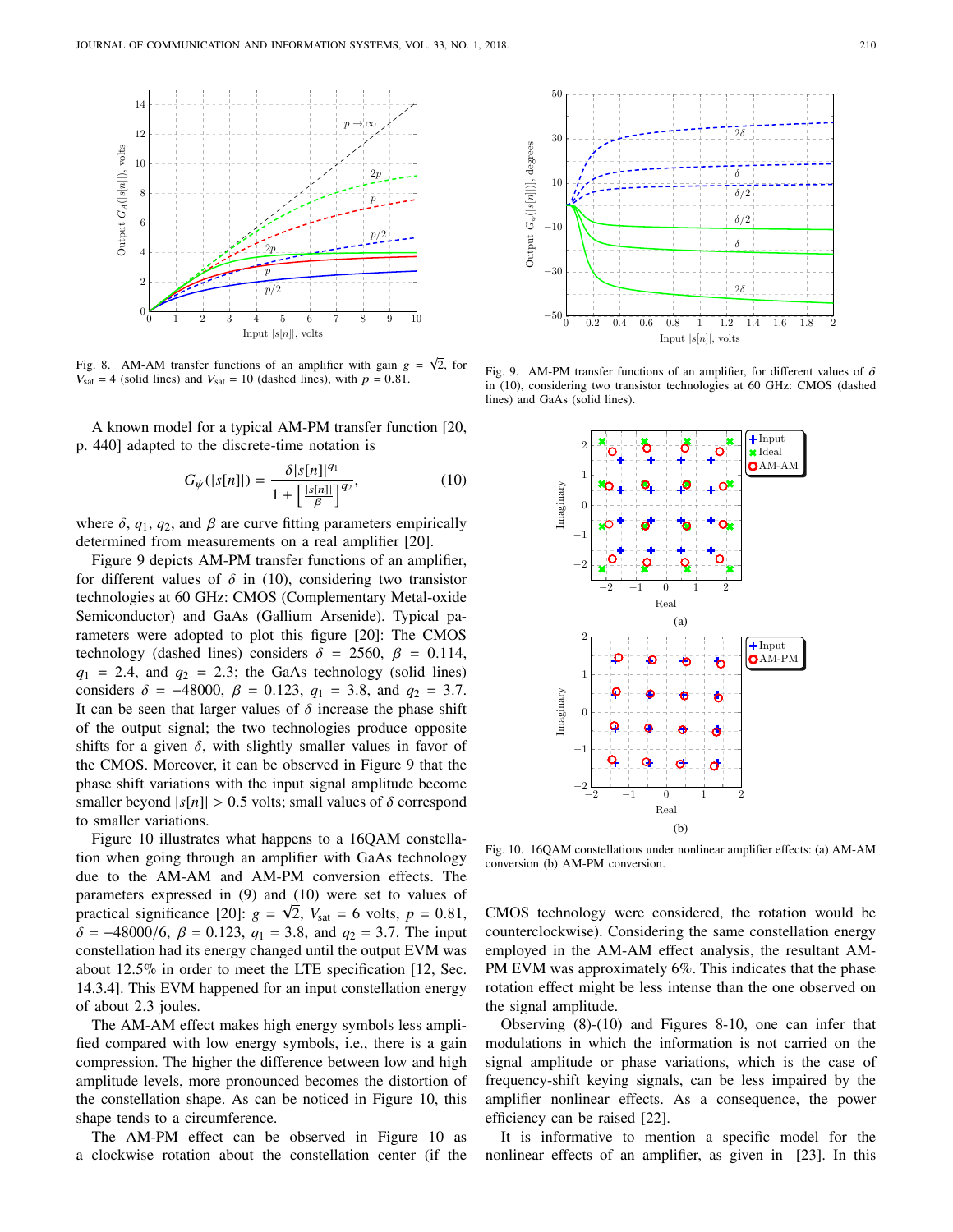model, under certain circumstances the output of a nonlinear device can be modeled by a smaller copy of the input signal plus an error given by an independent zero-mean Gaussian random variable. In other words, the nonlinear effects are jointly represented by random perturbations of the original symbols. Other models go beyond and combine the effects of the amplifier nonlinearity and the I-Q imbalance into a single Gaussian random variable, for instance the ones considered in [2], [4], [5]. As demonstrated later on in this article, the fusion of impairments into a single one may result in inaccurate models and results, thus leading to erroneous interpretations or conclusions.

### *D. Channel Impairments*

A line-of-sight (LOS) channel under influence of multipath and shadowing is adopted in this work, assuming a flat and slow fading so that the multiplicative fading channel model [6, p. 213] can be applied. Therewith, the received signal  $r_{ch}(t)$ is represented by the multiplication of the transmitted signal  $s(t)$  by the channel gain  $h \in \mathbb{C}$ , in baseband representation, that is,  $r_{ch}(t) = h \times s(t)$ . Under the vector channel model, it can be written that

$$
r_{\rm ch}[n] = h \times s[n],\tag{11}
$$

where *h* is the multiplicative shadowed fading given by [2]

$$
h = \sqrt{\frac{L(d_0)}{X} \left(\frac{d_0}{d}\right)^{\gamma}} \left(h_{\text{los}} \sqrt{\frac{\mathcal{K}}{1 + \mathcal{K}}} + h_{\text{nlos}} \sqrt{\frac{1}{1 + \mathcal{K}}}\right), \quad (12)
$$

where the term inside the square root on the left accounts for the area mean power loss, which is distance-dependent according to the Log-distance model [6, p. 201], combined with the local mean power variation about the area mean that occurs due to shadowing [6, p. 202]. The quantity  $L(d_0) = (\lambda/4\pi d_0)^2$ <br>is the inverse free-space path loss at the reference distance is the inverse free-space path loss at the reference distance  $d_0$ , where  $\lambda = c/f_c$  denotes the carrier wavelength, with *c* and  $f_c$  as the speed of the light in vacuum in meters per second, and the carrier frequency in hertz, respectively. The quantity *X* is a lognormal random variable that accounts for the shadowing. In logarithmic scale, it is a zero mean Gaussian random variable with standard deviation  $\sigma_{sh}$ , meaning that the local mean received power wanders about the area mean with a Gaussian distribution having a standard deviation of  $\sigma_{sh}$  dB. The distance between transmitter and receiver is denoted by *d*, and  $\gamma$  is the path loss exponent, which is an environmentdependent quantity [6, p. 202].

A Rician multipath fading is modeled by the right-hand side term between parentheses in (12). The factor  $h_{\text{los}} = e^{j\pi \sin \varrho}$ represents the line-of-sight complex channel gain, with  $\rho$  being the signal angle of arrival at the receiver (notice that the line-of-sight magnitude gain is unitary, and that only a phase rotation is imposed to the LOS signal component). The nonline-of-sight (NLOS) component, *h*<sub>nlos</sub> ~ CN(0,1), models the multipath fading. The ratio between the average power of the dominant LOS component and the variance of the remaining multipath NLOS ones is given by the Rice factor  $K$  [6, p. 212], expressed in linear scale in (12).

### III. MODEL FOR THE JOINT EFFECT OF CHANNEL AND HARDWARE IMPAIRMENTS

Following the received signal path in Fig. 1, the joint effect of the impairments discussed in the previous section can be modeled by properly combining the individual models defined in  $(2)$ ,  $(5)$ ,  $(8)$  and  $(11)$ . It is firstly assumed that the received symbol is impaired by the amplifier nonlinearity, then by the I-Q imbalance, subsequently by the phase noise, and lastly by the thermal noise. Since the channel gain is assumed constant during the symbol interval, its multiplicative effect can be shifted to act on the signal resultant of the joint effect of the amplifier nonlinearity and the I-Q imbalance. Thus, the *n*-th complex sample at the detector output under the joint effect of all impairments described in Section II can be expressed as

$$
r_{\text{comb}}[n] = h \left( C_1 r_a[n] + C_2 r_a^*[n] \right) e^{j\phi[n]} + v[n], \tag{13}
$$

where the nonlinear-distorted signal  $r_a[n]$  results from the action of (8) on the constellation symbol *s*[*n*]. Subsequently, the I-Q imbalance model (5) is applied to the input sample  $r_a[n]$ . The result is operated via the phase noise model (2), having the nonlinear-distorted and I-Q imbalanced signal as input. The result of this operation is multiplied by the complex channel gain according to (11), and finally added to the thermal noise component  $\nu[n]$ .

It is worth emphasizing that the model (13) improves the one presented in [2] by modeling the nonlinear effects separated from the I-Q imbalance, and by adding the phase noise components  $1/f^3$  and  $1/f^0$  that form  $\phi[n]$  via (3), to the single component  $1/f^2$  taken into account in [2]. One must single component  $1/f^2$  taken into account in [2]. One must<br>recall that each hardware impairment modifies the position recall that each hardware impairment modifies the position of the constellation points. However, each one acts in their own way, motivating the above-mentioned separation. The impact of separating or not the nonlinear effects from the I-Q imbalance is further explored in Section IV.

It is also important to bear in mind that the model (13) and the one given in [2] are vector models that can be directly applied to *M*PSK or *M*QAM receivers with coherent detection [6, pp. 427-440]. For non-coherently detected *M*FSK [6, p. 537] signals, an adaptation must be performed so that the phase noise standard deviation becomes proportional to the frequency employed by each symbol. In other terms, the model described in (13) cannot be directly applied to the noncoherently detected *M*FSK modulation because such technique does not has a discrete signal space representation equivalent to the *M*PSK and *M*QAM signals. This is owed the fact that the phase of the carrier is time-variant with respect to the carrier used at the transmitter, meaning that the signal space representation is a continuously rotating point [6, p. 507].

One way of representing an *M*FSK signal using a signal space is presented in [24, Sec. 10.2]. As an example, Figure 11 shows an *M*FSK symbol tone been represented by eight complex samples. As a matter of fact, the MATLAB software processes an *M*FSK signal, as detected by the non-coherent receiver given in [6, Fig. 6.84], by means of a sequence of samples likewise those shown in Figure 11.

Thus, the model (13) is directly applicable to the samples at the output of a quadrature detector when *M*PSK or *M*QAM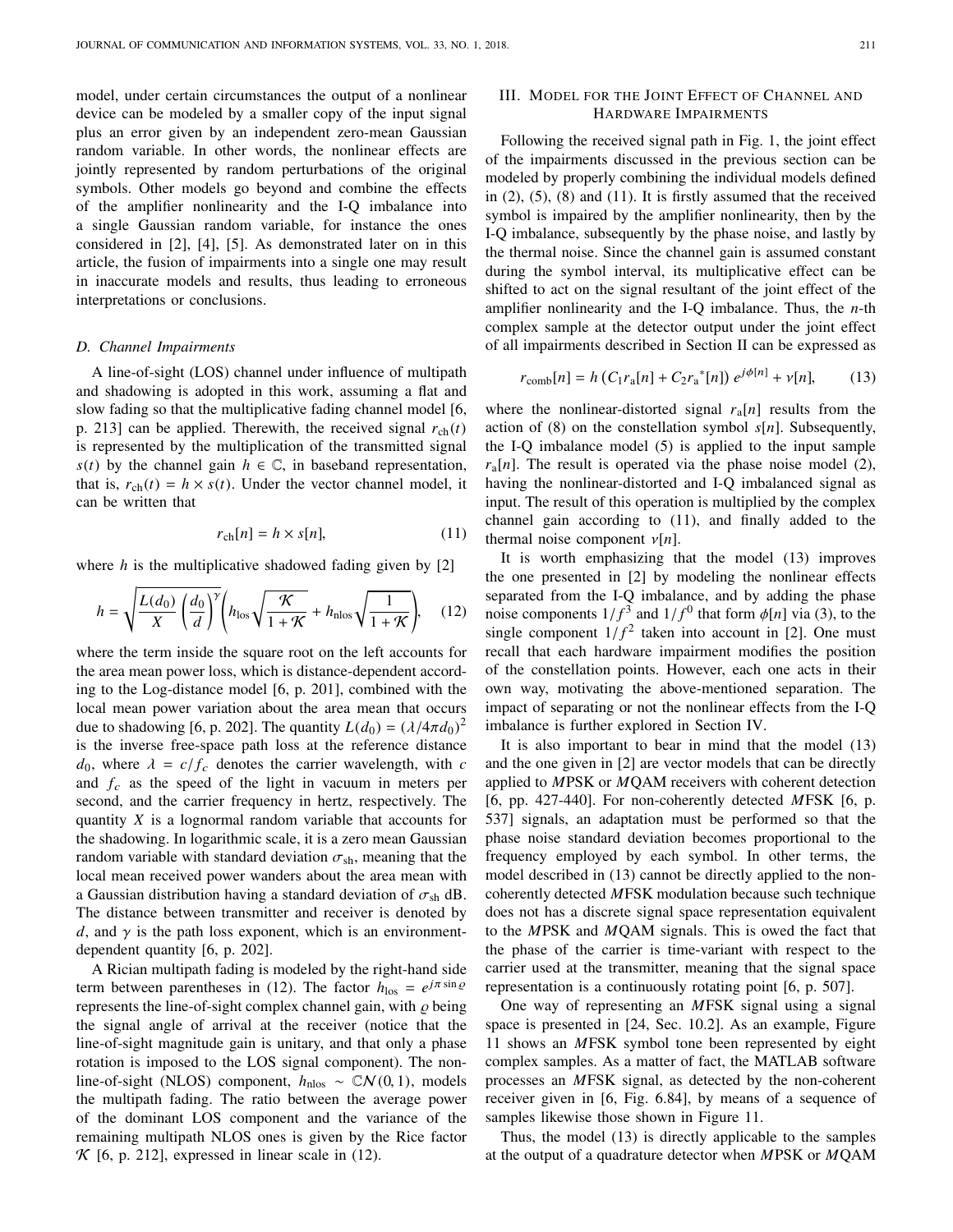

Fig. 11. A sequence of complex numbers representing an MFSK tone (right)<br>and its signal space representation (left). and its signal space representation (left).

modulations with coherent detection are considered. In the case of non-coherently detected *M*FSK, an adaptation must be done to account for the particularities of the phase noise. If the phase noise is a slow process (much slower than the symbol rate), the same phase noise sample must be used in all intra-<br>symbol samples. If the phase noise is fast when compared symbol samples. If the phase noise is fast when compared with the symbol rate, different phase noise samples must be adopted for each intra-symbol sample. In what concerns the other impairments considered by the present model, they are equally applied to all intra-symbol samples, since they are assumed to be constant within the symbol interval.

## IV. IMPACT OF COMBINING THE I-Q IMBALANCE AND THE<br>AMPLIFIER NONLINEARITY IN A SINGLE IMPAIRMENT AMPLIFIER NONLINEARITY IN A SINGLE IMPAIRMENT

In [2], [4], and [5] the authors model the I-Q imbalance and the amplifier nonlinearity as a unique complex Gaussian random variable  $\eta \sim \mathbb{C}N(0, \sigma_{\text{hw}}^2)$  that is added to a version of the original signal, where  $\sigma_{hw}^{2}$  characterizes the intensity of these imperfections together Obviously this model is simple these imperfections together. Obviously, this model is simple to implement; its accurateness, though, needs to be quantified.

implement; its accurateness, though, needs to be quantified.<br>This section presents an analysis of the impact of splitting<br>not the LO imbelence and the amplifier poplinearity. This or not the I-Q imbalance and the amplifier nonlinearity. This analysis starts with the definition of the percentage root mean square (rms) EVM [25], which can be computed via ariable<br>
ial sign<br>
erfectic<br>
hent; its<br>
ction p<br>
is I-Q in<br>
tarts wi<br>
ms) EV

$$
\text{EVM}\% = \sqrt{\frac{\frac{1}{N_s} \sum_{n=0}^{N_s - 1} I_e[n]^2 + Q_e[n]^2}{\frac{1}{M} \sum_{m=0}^{M - 1} I_r[m]^2 + Q_r[m]^2}} \times 100\%,\tag{14}
$$

where the errors  $I_e[n]$  and  $Q_e[n]$  respectively denote the in-<br>phase and the quadrature difference between the measured and phase and the quadrature difference between the measured and the reference symbol sample, that is,  $I_e[n] = I_m[n] - I_r[n]$ and  $Q_e[n] = Q_m[n] - Q_r[n]$ , where the subscripts "m" and "r" denote the measured and the reference quantities, respectively. The parameter  $N_s$  is the number of received symbols used in the computations and *M* is the modulation order. Thus, the numerator indicates the average error power and the the numerator indicates the average error power a<br>denominator indicates the average constellation power.<br>Table II shows the range of parameter values em

Table II shows the range of parameter values employed in this EVM analysis, whose first set of results are plotted in Figure 12. Each point on this figure was obtained from  $2 \times 10^8$  symbols by computing the EVM in MPSK and *M*QAM modulations under the presence of thermal noise with  $E_b/N_0 = 26$  dB. This  $E_b/N_0$  value will be adopted hereafter when the AWGN noise is not the target variable for analysis, aiming at facilitating the comparisons with the results from [2]. Assuming the use of the GaAs technology, the other parameters were assumed to be  $β = 0.123$ ,  $q_1 = 3.8$ ,  $q_2 = 3.7$ , and a unitary amplifier gain. Each number on the horizontal axis of Figure 12 corresponds to a set of the four parameters extracted from those in Table II, which are  $(\rho, \theta, V_{\text{sat}})$ , and  $\delta$ ). As an example, number 1 corresponds to the set (0.9 dB, 9°, 2 V,  $-48000/2$ ), number 2 refers to the set  $(0.8 \text{ dB}, 8^\circ, 3)$ <br>3 V  $-48000/3$ ), number 3 corresponds to  $(0.7 \text{ dB}, 7^\circ, 4)$ 3 V,  $-48000/3$ ), number 3 corresponds to  $(0.7 \text{ dB}, 7^{\circ}, 4 \text{ V})$ ,  $-48000/4$ ) and so on Thus the leftmost numbers represent <sup>−</sup>48000/4), and so on. Thus, the leftmost numbers represent low quality hardware, whereas the rightmost ones represent higher quality hardware. As expected, poorer hardware produces higher EVMs. Moreover, as one can see in Figure 12, there is an error floor starting to show up for high-quality devices, and it is caused by the prevalence of the thermal noise with respect to the other impairments.

TABLE II RANGE OF VALUES FOR IMPAIRMENT ANALYSIS.

|                 | <b>Parameters</b>                              | Range                                     |
|-----------------|------------------------------------------------|-------------------------------------------|
|                 | I-Q Imbalance ( $\rho$ and $\theta$ )          | 0.9 dB to 0.05 dB and $9^{\circ}$ to 0.5° |
|                 | Nonlinearity ( $V_{\text{sat}}$ and $\delta$ ) | 2 V to 11 V and -24000 to -4364           |
|                 |                                                |                                           |
|                 | 30.<br>25                                      | * 4PSK<br>$-\cdot 4QAM$<br>$*$ 16PSK      |
|                 | 20                                             | $\exists$ 16QAM<br>$-64$ PSK<br>$-64QAM$  |
| R<br><b>EVM</b> | 15                                             |                                           |
|                 | 10                                             |                                           |
|                 | 5                                              |                                           |

Fig. 12. Final EVM from I-Q imbalance and amplifier nonlinearity separately modeled. The zoomed region makes it easier to identify the relative curve positions.

1 2 3 4 5 6 7 8 9 10 11 12

Set of parameters ( $\rho$ ,  $\theta$ ,  $V_{\text{sat}}$ ,  $\delta$ )

 $\boldsymbol{0}$ 

Since (14) defines an rms EVM, the argument of the square root can be seen as the variance  $\sigma_{\text{hw}}^2$  of a random variable  $\eta$ <br>that in principle, can be used to model the combined effect that, in principle, can be used to model the combined effect of several impairments. In order to verify the accurateness of modeling the I-Q imbalance and amplifier nonlinearity as a unique impairment, as considered in [2], [4], [5], in this section the variance  $\sigma_{\text{hw}}^2$  is used to parametrize the generation<br>of a zero-mean complex Gaussian random variable to directly of a zero-mean complex Gaussian random variable to directly impair the constellation symbols.

Figure 13 shows the ratio between the EVMs obtained from the two approaches: i) I-Q imbalance and amplifier nonlinearity combined in a single random variate  $\eta$ , and ii) I-Q imbalance and amplifier nonlinearity modeled separately. The numbers on the horizontal axis represent the same sets of parameters adopted in the case of Figure 12. It can be noticed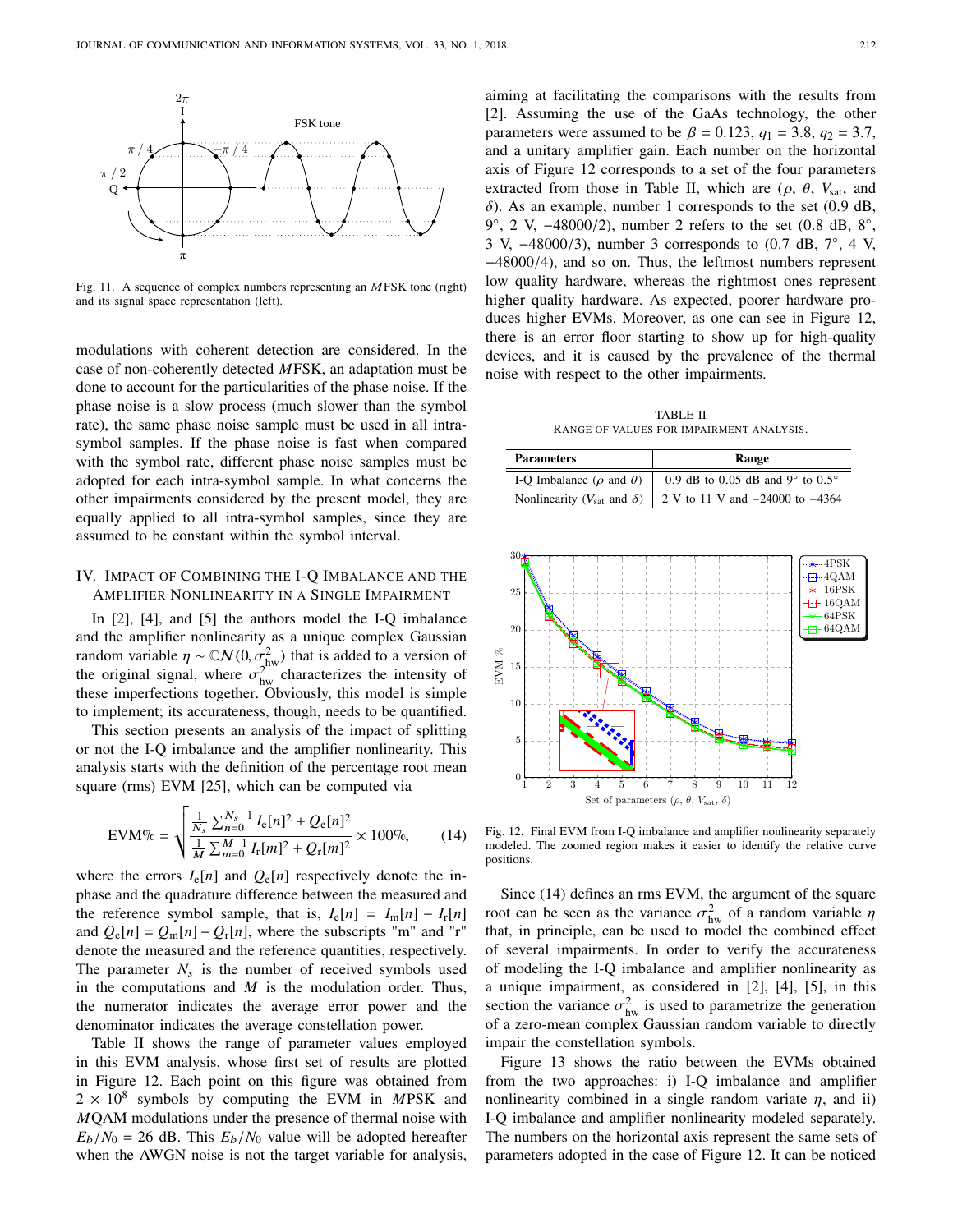from this figure that the EVMs produced by the variable  $\eta$  always exceed the ones resulted from the I-Q imbalance and the amplifier nonlinearity when modeled separately. This behavior is even more pronounced when high-quality hardware is employed, i.e, for sets of parameters indexed by the higher numbers on the horizontal axis of Figure 13. The important conclusion drawn from this experiment is that a single complex Gaussian random variable as defined in the case of  $\eta$  shall not be applied to model the combined effect of the I-Q imbalance and the amplifier nonlinearity, because it always results in a higher EVM. Nonetheless, if the variance of  $\eta$  is calculated in such a way to reduce the error between the EVMs produced under the above-described approaches, it can be used to model the I-Q imbalance and the amplifier nonlinearity together. In this, case, the model simplification aimed at with the use of  $\eta$ is somewhat blurred by the complexity of generating it with the correct variance.



Fig. 13. Ratio between the EVMs coming from the combined effect of the I-Q imbalance and amplifier nonlinearity simulated by the random variable  $\eta$ , and the ones coming from the separate effect of these impairments.

### V. NUMERICAL RESULTS AND DISCUSSIONS

In this section, simulation results regarding the effect of hardware and channel impairments on the coherently detected *M*PSK and *M*QAM modulations, and on the non-coherently detected MFSK modulation, for  $M = 4$ , 16 and 64, are presented and discussed.

The operation frequency and path loss exponent  $\gamma$  can be any; here they were chosen as 60 GHz and 4, respectively, without loss of generality. The reference distance and the distance between the transmitter and receiver were set to  $d_0 = 1$  m and  $d = 25$  m, respectively. The Rice factor was assumed to be  $\mathcal{K} = 5$  dB and the arrival angle of the LOS component was drawn from a uniform distribution, i.e.  $\rho \sim \mathcal{U}[0, 2\pi)$ . Each point on the BER curves shown hereafter was obtained via  $2 \times 10^5$  Monte Carlo simulations with each simulation performed over a frame length of 100 symbols.

As a preliminary result, Figure 14 shows the performances (BER versus  $E_b/N_0$ ) of the *MPSK* and *MQAM* modulations for the parameters pertaining to the set number 5 adopted to plot Figures 12 and 13, which are  $\rho = 0.5$  dB,  $\theta = 5^{\circ}$ ,

TABLE III RANGES OF PARAMETERS ADOPTED IN THE SIMULATIONS

| <b>Parameter</b>                                  | Range                                            |
|---------------------------------------------------|--------------------------------------------------|
| Total phase noise $(\sigma_{\text{ph}}^2)$        | $1.032 \times 10^{-6}$ to $1.032 \times 10^{-3}$ |
| I-O imbalance $(\rho, \theta)$                    | 0.05 to 1 dB, $0.5^{\circ}$ to $10^{\circ}$      |
| Amplifier nonlinearity $(V_{\text{sat}}, \delta)$ | 2 to 11 V, $-24000$ to $-4364$                   |
| Shadowing standard deviation $(\sigma_{sh})$      | 6 to 12 dB                                       |
| Path loss exponent $(y)$                          | 3 to 5                                           |
| Average received SNR per bit $(E_h/N_0)$          | 1 to 31 dB                                       |
|                                                   |                                                  |

 $V_{\text{sat}} = 6$  volts, and  $\delta = -48000/6$ . This set was chosen because it lies approximately in the middle of the sets considered in those figures. Moreover, notice from Figure 13 that this set corresponds to a relatively small difference between the two modeling approaches.

The lines in Figure 14 correspond to the effects of the I-Q imbalance and amplifier nonlinearity impairments modeled individually, and the markers are associated with the approach of using the random variable  $\eta$  to model the combined impairments. It can be observed that, for  $M = 4$ , the model that uses  $\eta$  is well applicable to the whole range of  $E_b/N_0$ . However, when *M* increases beyond 4, the performance with  $\eta$  exhibits an error floor, whereas the real performance gets better with higher values of  $E_b/N_0$ . When  $M = 64$ , the error floor appears for both approaches, indicating that for high modulation orders the hardware employed must have a better quality. By doing so, the performance will be less affected by adopting any of the impairment modeling approaches, and the BER curve will tend to the theoretical performance over a flat and slow Ricean fading channel.

From above, the most important conclusion is that modeling the I-Q imbalance and the amplifier nonlinearity as a unique complex Gaussian variable  $\eta$  is only applicable for highquality hardware, a situation in which the performance is less influenced by these impairments. The approach of using  $\eta$  is only suitable for lower modulation order  $M$ , according to Figure 14. A higher *M* requires more carefully-designed hardware, making it possible to exchange the individual impairments modeling approach by the joint one via  $\eta$ . Finally, it is important to highlight that modeling the above impairments with a unique complex Gaussian variable always will produce an error floor, but this floor can occur for impractical (very high) values of  $E_b/N_0$ , and may not be even noticed if the system is not assessed in these high  $E_b/N_0$  values.

Table III shows the ranges of values used to obtain the simulation results shown from this point on. These ranges were selected from a bunch of experimentations or theoretical analyses reported in [2], [5], [15], [16], [26], [27] and [28], and were chosen to allow for comparisons between results reported in these references and those presented hereafter.

### *A. Effect of the Phase Noise*

In [15], the authors propose a lower bound on the innovation process related to the Brownian motion adopted to model the phase noise with PSD shape  $1/f^2$ . This bound is frequency-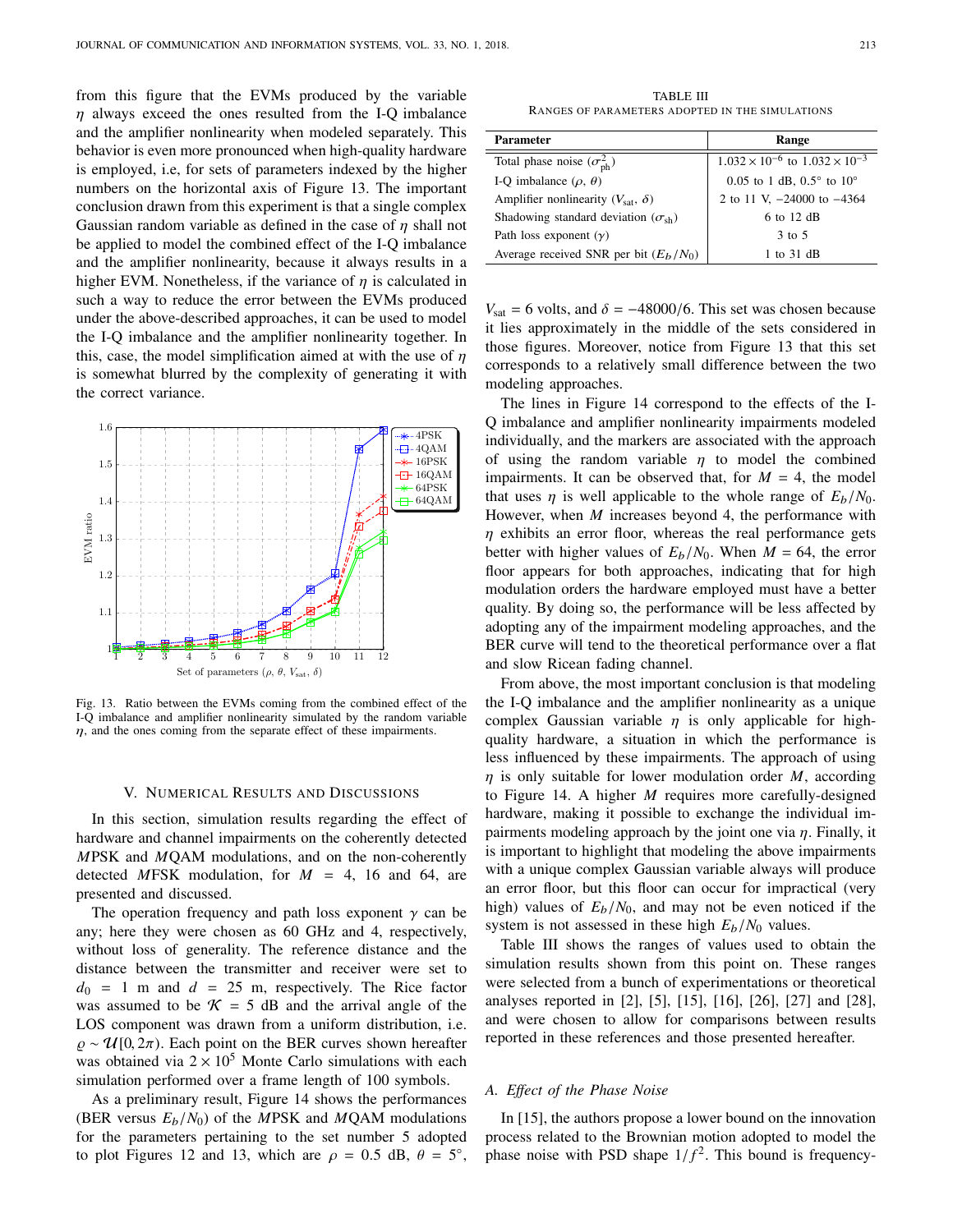

Fig. 14. BER versus  $E_b/N_0$  for the two impairment approaches (individually and via  $\eta$ ): (a) MPSK and (b) MQAM, for  $M = 4$ , 16 and 64. Lines correspond to the effects of the I-Q imbalance and amplifier nonlinearity modeled individually; markers are associated to the use of  $\eta$ .

dependent and technology-dependent, yielding a phase noise variance limited according to

$$
\sigma_{\text{ph2}}^2 \ge \frac{19.496 \times 10^{-21} \pi^2 f_c^2}{I_d V_d Q_0^2 B},\tag{15}
$$

where, for an oscillator design,  $I_d$  and  $V_d$  denote the transistor collector-drain operating current and safe operating voltage, respectively,  $Q_0$  is the unloaded quality factor of the resonator, and *B* is the system bandwidth. Noteworthy that the safe operating voltage is normally about <sup>1</sup>/<sup>3</sup> of the input saturation point of the device. Using the GaAs HEMT (high-electronmobility transistor) technology [15] with  $f_c = 60$  GHz and  $B = 1$  MHz and safe operating voltage, one can obtain the 1/*f*<sup>2</sup> phase noise variance  $\sigma_{ph2}^2 \approx 1.3 \times 10^{-5}$  rad<sup>2</sup>.<br>Aiming at mimicking a reduction of the hair

Aiming at mimicking a reduction of the hardware design complexity, the total phase noise variance has been increased until the EVM reached 8%, for  $E_b/N_0 = 26$  dB. This EVM corresponds the maximum allowable value for the 64QAM modulation in the LTE downlink [12, Sec. 14.3.4]. The resultant variance was found to be ։<br>+1.  $\sigma_{\text{ph}}^2 = \sigma_{\text{ph}}^2 + \sigma_{\text{ph}}^2 + \sigma_{\text{ph}}^2 \approx 13.411 \times 10^{-5} \text{ rad}^2$ . To compute a vertice of the phase pairs comparents  $1/\epsilon^0$  and  $1/\epsilon^3$ the variances of the phase noise components  $1/f^0$  and  $1/f^3$ ,

which are  $\sigma_{ph0}^2$  and  $\sigma_{ph3}^2$ , respectively, it was applied the relation between them and the variance of the noise component relation between them and the variance of the noise component  $1/f^2$ , according with Kasdin's technique [17] and Table I, for  $K_0 = -110$  dB,  $K_2 = 10$  and  $K_3 = 10^4$  $K_0 = -110$  dB,  $K_2 = 10$ , and  $K_3 = 10^4$ .

Figure 15 shows the performances of the modulations under analysis for this fixed phase noise variance  $\sigma_{\text{ph}}^2 = 13.411 \times 10^{-5}$ rad<sup>2</sup>. As one can notice from this figure, the BER attained by the 16PSK and the 16QAM modulations exhibit error floors around  $1 \times 10^{-2}$  and  $5 \times 10^{-4}$ , respectively. The error floors in the 64PSK and 64QAM modulations are around  $1 \times 10^{-1}$  and  $1.6 \times 10^{-2}$ , respectively. The 4PSK(4QAM)<br>and MESK modulations for all *M* did not unveil any error and *M*FSK modulations for all *M* did not unveil any error floor in the investigated  $E_b/N_0$  range. One must be aware of the unexpected poor performance of the 64QAM, in spite of the compliance with the maximum EVM established by the 3GPP standard for the LTE downlink. However, the specified maximum EVM corresponds to an acceptable constellation quality over the AWGN channel [16]; here it was adopted a Ricean fading channel, yielding useless BER values even for such EVM. The same reasoning applies to the interpretation of the results regarding to the 16QAM modulation.



Fig. 15. BER versus  $E_b/N_0$  for a total phase noise variance  $\sigma_{ph}^2 = 13.411 \times 10^{-5}$  rad<sup>2</sup>.

Figure 16 shows the performances of the modulations, for  $E_b/N_0$  = 26 dB, under different levels of the total phase noise variance. As expected, the *M*PSK and the *M*QAM modulations exhibit a performance degradation as the phase noise variance increases, whereas the *M*FSK modulations remain with the same performance in the whole range of analysis. Higher oder *M*PSK and *M*QAM modulations are less robust against the phase noise level variation, with the *M*PSK being less robust than the *M*QAM.

It is important to highlight that, for extremely high phase noise variances, the performance of the *M*FSK modulations may display an unexpected BER behavior when changing the modulation order. For instance, a case study is reported in [2], in which the BER increase as *M* increases at very high phase noise levels. Fortunately, as already pointed out in the present article, such high phase noise levels are not realistic at present technology development stage. In other words, the hardware quality nowadays is capable of producing a phase noise with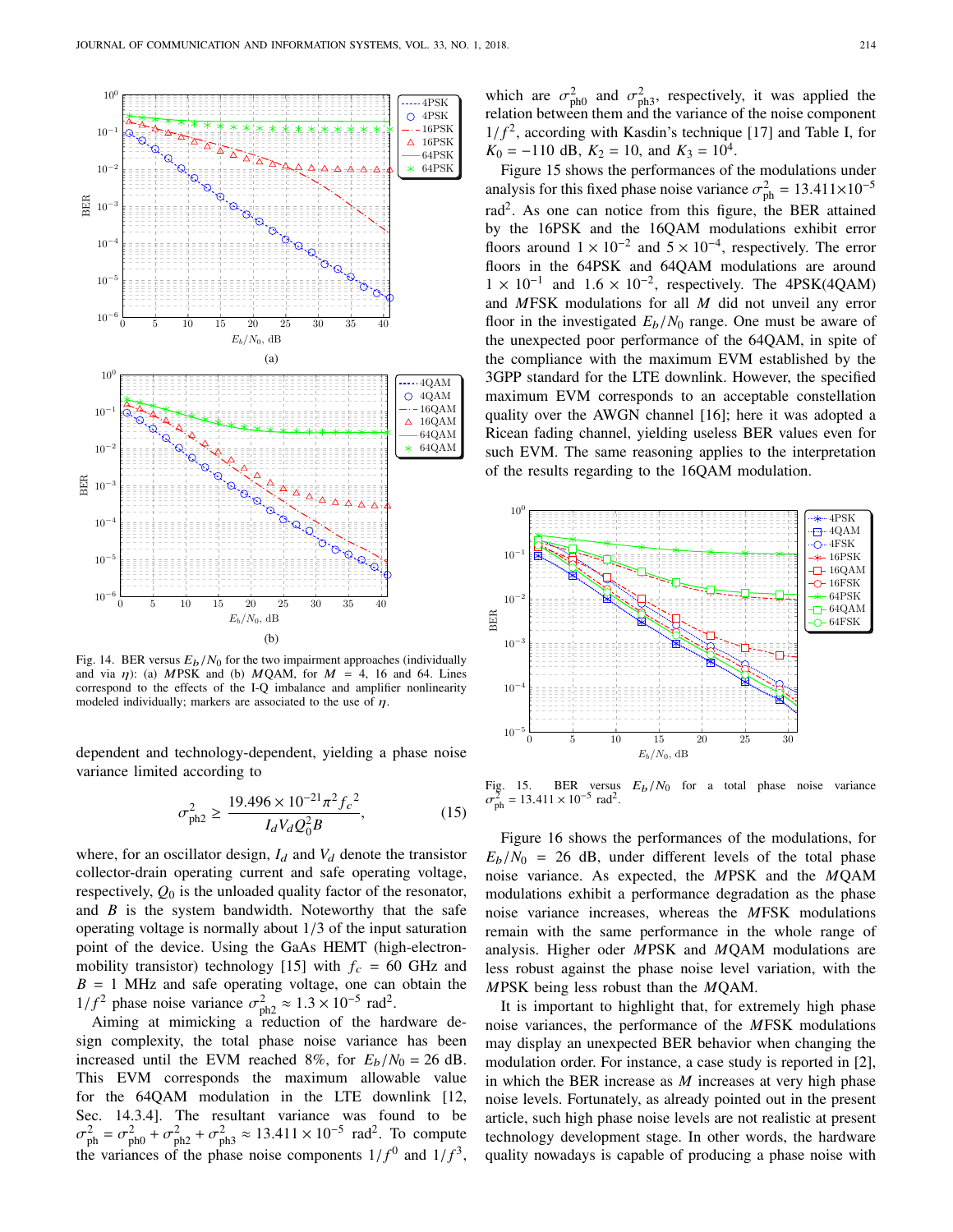

Fig. 16. BER versus  $\sigma_{ph}^2$ , for  $E_b/N_0 = 26$  dB.

variance far below those critically high levels adopted in [2].

The BER growth as *M* increases in the *M*FSK modulations can be explained in light of Figure 4. Low order modulations, which correspond to narrower bandwidths, typically will be mostly influenced by the  $1/f<sup>3</sup>$  phase noise component,<br>whilst high order modulations, which correspond to wider whilst high order modulations, which correspond to wider bandwidths, may be additionally impaired by the  $1/f<sup>2</sup>$  and  $1/f<sup>0</sup>$  components. Then, for a given phase poise variance it  $1/f<sup>0</sup>$  components. Then, for a given phase noise variance, it means that higher effective phase noise levels will contribute means that higher effective phase noise levels will contribute to the performance degradation as *M* increases. At some high phase noise level, these new components may produce a performance degradation higher than the improvement that would be brought by the larger modulation order, reverting the BER variation with respect to *M*.

### *B. Effect of the I-Q Imbalance*

The range of values in Table III for the I-Q imbalance was defined based on real measurements reported in [16], and theoretically assessed in [27]. In [16], the authors consider a communication testbed implemented to operate in the millimeter wave range, with symbol rates 5, 10, and  $20 \times 10^9$  symbols per second, modifying the amplitude and phase difference between the in-phase and quadrature components. Following the same methodology used in the phase noise analysis, the values for  $\rho$  and  $\theta$ , as defined in Section II-B, were empirically determined to yield an EVM of 8% for the 64QAM modulation, considering  $E_b/N_0 = 26$  dB.

Figure 17 presents the performances of the modulations for a fixed I-Q imbalance ( $\rho = 0.35$  dB and  $\theta = 3.5^{\circ}$ ).<br>The LO imbalance has a smaller effect on the performance The I-Q imbalance has a smaller effect on the performance when compared with the phase noise. It can be seen in Figure 17 that only the 64PSK modulation exhibited an error floor over the analyzed range of *<sup>E</sup>*b/*N*0. The 4PSK/4QAM modulation unveiled the lowest BER, even when compared with the 64FSK modulation.

Figure 18 shows the BER versus the I-Q imbalance, for  $ρ$  ranging from 0.05 dB to 1 dB, and θ from 0.5° to 10°, <br>for E,  $N_0 = 26$  dB. As expected higher imbalances represent for  $E_b/N_0 = 26$  dB. As expected, higher imbalances represent worse BERs, a behavior that becomes evident for  $M > 4$  in the



Fig. 17. BER versus  $E_b/N_0$  with  $\rho = 0.35$  dB and  $\theta = 3.5^\circ$ .

cases of *M*PSK and *M*QAM modulations. It is interesting to notice that the 64QAM modulation outperformed the 16PSK modulation at  $\rho = \theta/10 = 0.9$ . It can be seen that the *MFSK* modulations practically were not affected by the I-Q imbalance range analyzed, likewise in the case of the phase noise.



Fig. 18. BER versus  $\rho$  and  $\theta/10$ , for  $E_b/N_0 = 26$  dB.

### *C. Effect of the Amplifier Nonlinearity*

The range of values for amplifier nonlinearities given in Table III was based on the resultant EVM for each combination of  $V_{\text{sat}}$  and  $\delta$ , using the 4PSK and 64QAM modulations as references. According to the LTE documentation [12], the EVM upper bounds for these modulations are <sup>17</sup>.5% and 8%, respectively. The range for  $V_{\text{sat}}$  and  $\delta$  in Table III yields EVM values that include those required by the standard, assuming  $E_b/N_0$  = 26 dB: For  $V_{\text{sat}}$  = 2 volts and  $\delta$  = −24000, the resultant EVM is  $23\%$ , whereas for  $V_{\text{sat}} = 11$  volts and  $\delta$  = −4364, the resultant EVM is 4.2%. In this last point of the range of values for  $V_{\text{sat}}$  and  $\delta$ , the resultant EVM, which is composed by the thermal noise and amplifier nonlinear effects, is such that the thermal noise influence cannot be overlooked in comparison with the beginning of the range, where the thermal noise can be neglected due to the dominance of the amplifier nonlinear effect.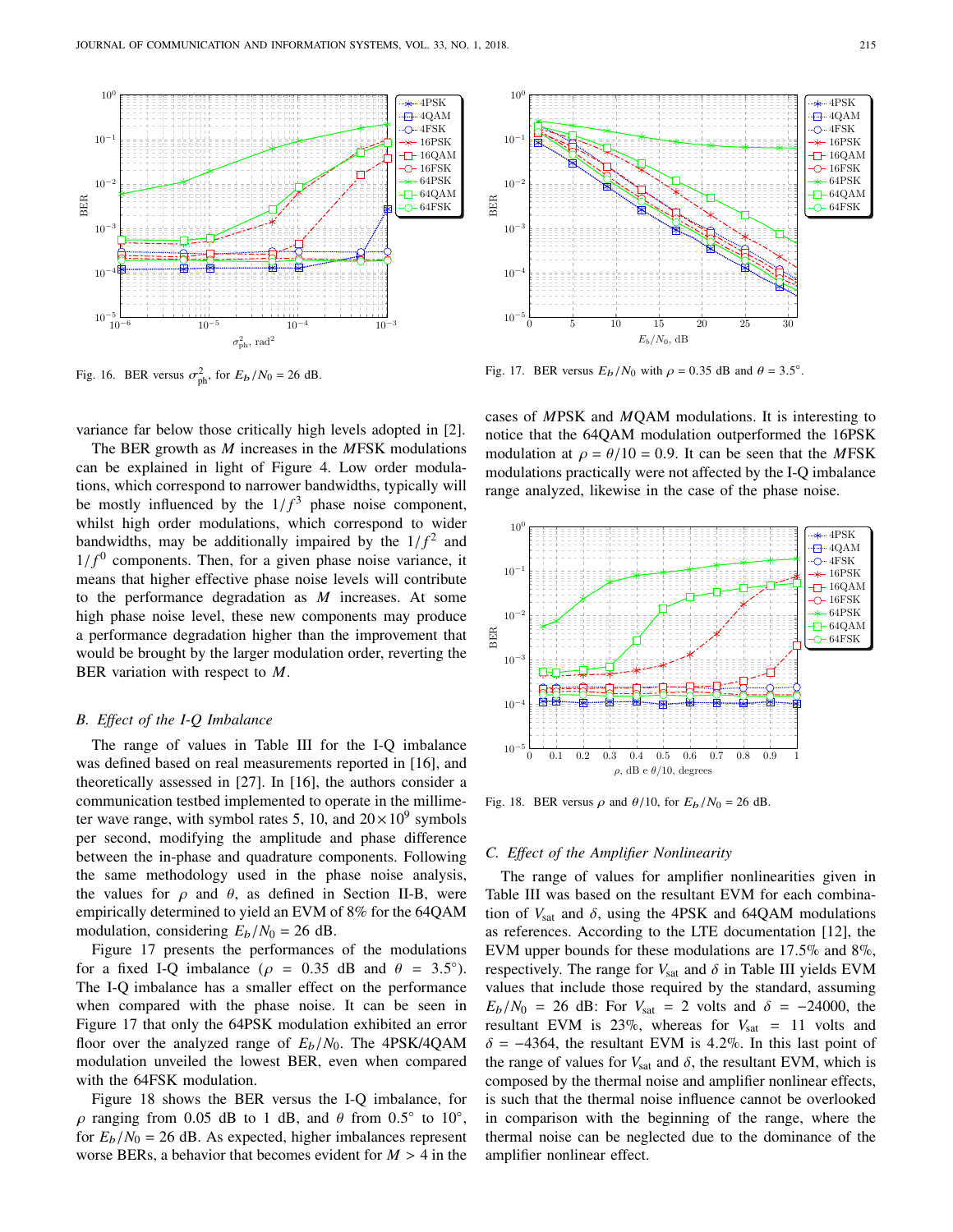An alternative approach could be used in order to address the amplifier nonlinearity influence. Instead of using  $V_{\text{sat}}$  and  $\delta$ , one could resort to the IBO (input back-off). The IBO is the difference between the input power that would produce the maximum output power, relative to the actual input power applied to the amplifier. For instance, if an input power of −25 dBm produces the maximum output power, and the actual input power is −30 dBm, the IBO is 5 dB. Hence, a higher IBO should be used if it is desired that the amplifier operates towards its linear region. On the other hand, it means a lower power efficiency. In this article, the  $V_{\text{sat}}$  and  $\delta$  were adopted due to the higher degree of freedom in modeling the amplifier nonlinear effects.

Figure 19 was constructed following the same methodology applied to the analysis of phase noise and I-Q imbalance. It shows BER results versus  $E_b/N_0$ , assuming a fixed impairment ( $V_{\text{sat}} = 6$  volts and  $\delta = -8000$ ), and an EVM of 8%. Similar to the I-Q imbalance (see Figure 17), the amplifier nonlinearity is less harmful when compared with the phase noise (see Figure 15). It can be seen that an error floor occurred only for the 64PSK modulation over the range of  $E_b/N_0$  values analyzed. The other modulations monotonically produce a reduction of the BER as  $E_b/N_0$  increases. The lowest BER values are attained by the 4PSK/4QAM modulation, closely followed by the *M*FSK family and the 16QAM.



Fig. 19. BER versus  $E_b/N_0$ , for  $V_{\text{sat}} = 6$  volts and  $\delta = -6000$ .

Figure 20 allows for a BER analysis in terms of modifying *V*<sub>sat</sub> and  $-\delta/V_{\text{sat}}$ , with *V*<sub>sat</sub> varying from 2 to 11 volts and  $\delta = -48000$ , with  $E_b/N_0 = 26$  dB [20]. Regarding the remaining parameters in (9) and (10), were assumed  $p = 0.81$ , *q*<sub>1</sub> = 3.8, *q*<sub>2</sub> = 3.7, and  $\beta$  = 0.123, according to the GaAs pHEMT (pseudomorphic HEMT) technology [20, p. 441], with unitary amplifier gain, that is,  $g = 1$ .

From Figure 20 it can be noticed that the systems suffer from a strong performance degradation at the lowest saturation point,  $V_{\text{sat}}$ , which corresponds to a strong nonlinear effect, except for the lower order modulations and all modulations of the family *MFSK*. In case of  $V_{\text{sat}} > 4$  volts, the influence of the nonlinearity has a minor impact on the BER for the 16PSK and 16QAM modulations. For the 64QAM, this behavior happens for  $V_{\text{sat}} > 7$  volts. In the case of the 64PSK modulation, it

was not possible to determine such a point with the employed hardware parameters.



Fig. 20. BER versus  $V_{\text{sat}}$  and  $-\delta/V_{\text{sat}}$ , for  $E_b/N_0 = 26$  dB.

### *D. Effect of the Channel Impairments*

The ranges of the parameters employed for channel modeling were based on [2], [26] and [28], over different system configuration. In [26] and [28] were reported experimental results for LOS links at 28 GHz<sup>1</sup> and 78 GHz. Path loss exponents around <sup>1</sup>.<sup>7</sup> and <sup>1</sup>.6, and shadowing standard deviations around <sup>2</sup>.<sup>5</sup> dB and <sup>3</sup>.<sup>2</sup> dB, respectively, were found. These values increase for NLOS links under different antenna polarizations, to <sup>5</sup>.<sup>1</sup> and <sup>6</sup>.4, and to <sup>11</sup>.<sup>6</sup> dB and <sup>15</sup>.<sup>9</sup> dB, respectively. The ranges of channel-related parameters given in Table III are those adopted in [2], which encompass some of the above LOS and NLOS conditions over different antenna polarizations and carrier frequencies.

Figure 21 shows the BER values attained by the modulations *M*FSK, *MPSK* and *MQAM*, for  $M = 16$  and  $M = 64$ , by varying the shadowing standard deviation  $\sigma_{sh}$ , the path loss exponent  $\gamma$ , and the carrier frequency  $f_c$ , for  $E_b/N_0 = 26$  dB at the receiver side. The shadowing caused by the wireless channel produces large local-mean power variations. Hence, as expected, higher values of  $\sigma_{sh}$  produce higher BERs, as can be noticed from Figure 21(a). In this figure, it can be seen that the 16FSK, the 64FSK and the 16QAM achieved the best performance under shadowing. The poorest performance was attained by the 64PSK.

The effect of different path loss exponents is shown in Figure 21(b), where it can be observed that this parameter has a lower impact on the BER, when compared with the shadowing. The poorest performance was attained by the 64PSK modulation, with the other ones performing relatively close to each other, again with the advantage of the 16FSK, the 64FSK and the 16QAM.

In what concerns different carrier frequencies, Figure  $21(c)$ unveils a behavior that resembles the one depicted in Figure 21(a). Thus, the same conclusions apply.

<sup>1</sup>The 28 GHz frequency is not formally in the mm-wave range, but it arises as a target for 5G applications [26], [28].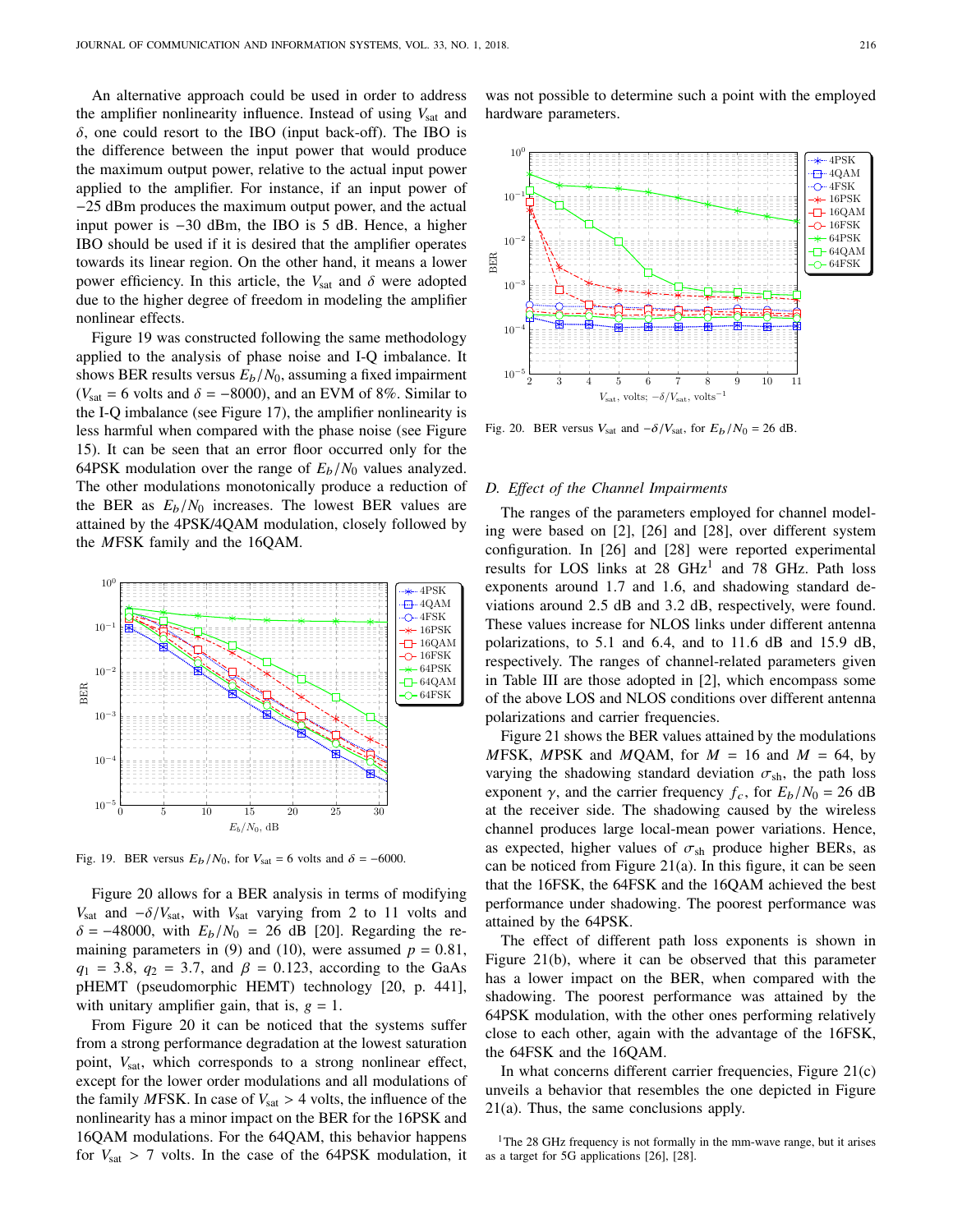

Fig. 21. BER versus (a) shadowing standard deviation  $\sigma_{\rm sh}$ , (b) path loss exponent  $\gamma$ , and (c) carrier frequency  $f_c$ , for  $E_b/N_0 = 26$  dB at the receiver.

### *E. Joint Effect of the Impairments*

Finally, a performance analysis taking into account the aforementioned impairments altogether is made in this subsection. Figure 22 displays BER curves for all modulations in presence of phase noise with total variance given by  $θ$  = 2°, and amplifier parameters  $δ$  = -6000 and *V*<sub>sat</sub> = 8<br>volts. These values were adopted to vield an FVM of 8% for  $p_{\text{ph}}^2 = 1.345 \times 10^{-5} \text{ rad}^2$ , I-Q imbalance factors  $\rho = 0.2$  and  $p_{\text{ph}}^2 = 2^\circ$  and amplifier parameters  $\delta = -6000$  and  $V = 8$ volts. These values were adopted to yield an EVM of 8% for the 64QAM modulation, and correspond approximately to the middle of the scales when the individual impairments were analyzed. The 4PSK/4QAM modulation attained the smallest BER, even smaller than the 64FSK. This behavior can be confirmed by the individual impairment analysis presented in the previous subsections. The *M*FSK modulations keep maintaining their particular characteristic of BER reduction for higher *M*. In case of the 64PSK, one can notice an evident error floor and an error floor starting to show up in the case of the 64QAM modulation. These floors are mainly due to the phase noise influence; the results in Figures 15, 17, and 19 support for this conclusion. It is important to observe that, when using high-quality hardware, the 16OAM performance under all impairments is very similar to the ones attained by the *M*FSK modulations. Thus, it is viable to employ the 16QAM scheme on the mm-wave range, conflicting with the conclusions reported in [2]. The behavior unveiled in [2], where the *M*FSK attained a substantially lower BER than the 16QAM, is not consistent with the actual technology stage, meaning that a parameter oversizing was adopted in this reference.



Fig. 22. BER versus  $E_b/N_0$ , for  $\sigma_{ph}^2 = 1.345 \times 10^{-5}$  rad<sup>2</sup>,  $\rho = 0.2$  dB, and  $\rho = 2^\circ$  M =  $8$  M and  $\delta/8 = -6000$   $\sigma$  = 0.4B  $\gamma = 4$ , and  $f = 60$  GHz  $\theta = 2^{\circ}$ ,  $V_{\text{sat}} = 8$  V, and  $\delta/8 = -6000$ ,  $\sigma_{\text{sh}} = 9$  dB,  $\gamma = 4$ , and  $f_c = 60$  GHz.

### VI. CONCLUSIONS AND OPPORTUNITIES

In this tutorial article, the theory about important hardware and channel impairments that might deeply affect the performance of wireless communication systems in the millimeter wave range was presented. This theory was then applied to the development of models for assessing the performance of digital modulations under the separate and under the joint effect of such impairments. The modulations analyzed were the *M*-ary frequency-shift keying with non-coherent detection, and the *M*-ary phase-shift keying and *M*-ary quadrature amplitude modulation with coherent detection.

Besides a comprehensive theoretical treatment, simulation results were given and brought out the different degrees of robustness of the above-mentioned modulations to the modeled impairments. It was unveiled that the *M*FSK is attractive for application in the millimeter wave range, but it is not always the unique robust solution, contrasting with recent claims in the literature. Along with the *M*FSK, the 16QAM modulation arises as interesting candidate for applications in this range.